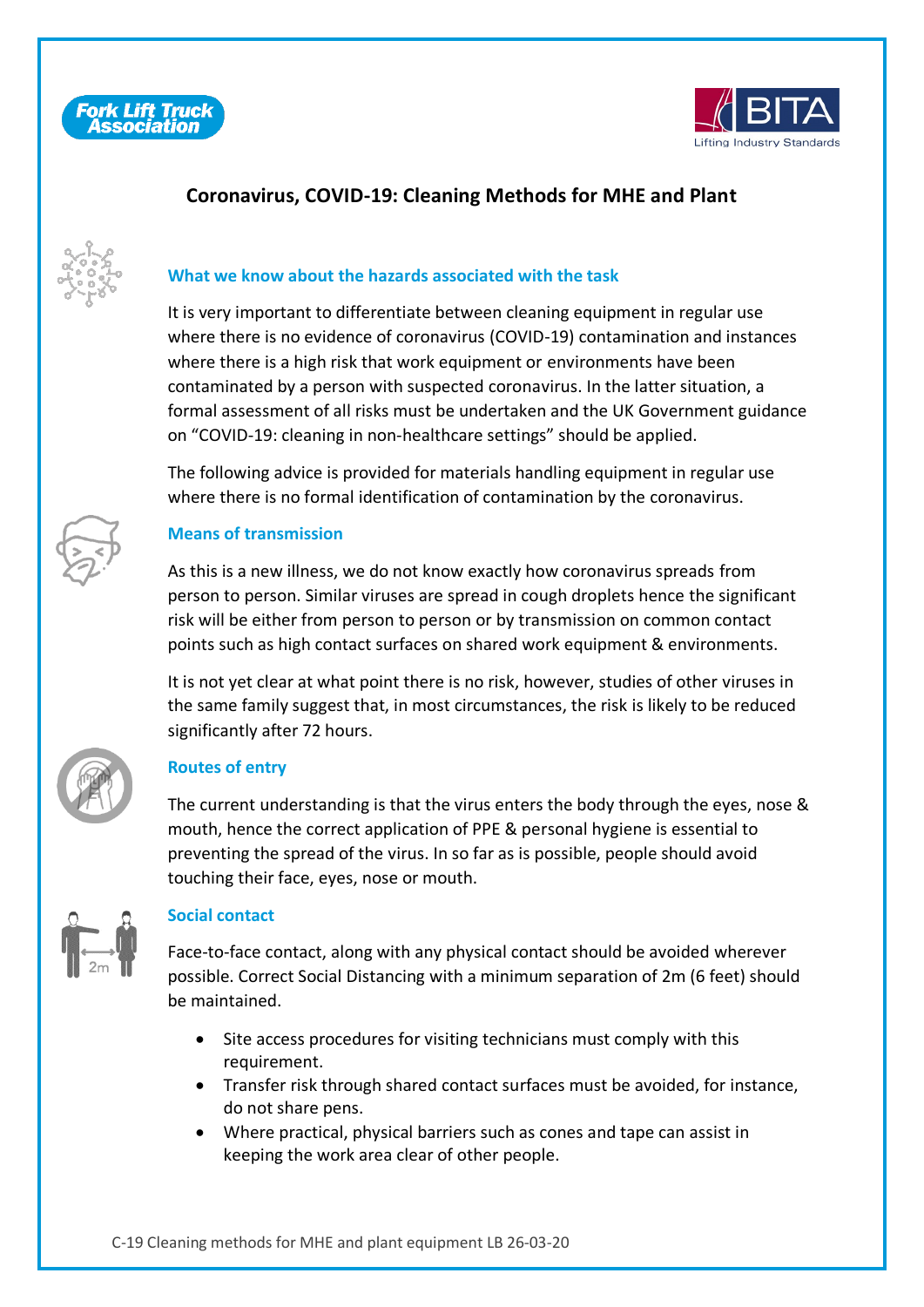• Engineers who use a phone, PDA or other electronic device to complete their job sheet should not have this signed or handled by customers.

#### **Minimum PPE**

Due to identified routes of entry, workwear should be laundered at regular intervals. PPE should include disposable single-use gloves and safety glasses, as well as overalls. It is also vitally important to provide facilities so that employees and visitors to the site can regularly wash their hands with soap and water and dry them on a single use towels, which should be disposed of safely. Hand washing should be for the recommended 20 seconds duration and be carried out both before starting and after completing the required work, even if gloves have been worn.

#### [gov.uk link](https://www.gov.uk/government/publications/covid-19-decontamination-in-non-healthcare-settings/covid-19-decontamination-in-non-healthcare-settings)



#### **Personal hygiene**

- Washing hands with soap and water or using an alcohol-based hand rub kills viruses which may be on the hands.
- Maintain social distancing of 2 metres (6 feet).
- Follow sensible respiratory hygiene, for example, cover your mouth and nose when coughing or sneezing, use tissues and throw them away after single use. Wash your hands or use a hand sanitiser every time you touch your mouth or nose.
- If you feel at all unwell or display any symptoms of coronavirus for example with a persistent cough, fever, or shortness of breath – you must stay at home and self-isolate for the recommended period.
- Stay informed on the latest developments about COVID-19 by visiting the [Public Health England website.](https://www.gov.uk/coronavirus)

#### **Cleaning products**

Always follow the instructions provided with the cleaning product.

It is a sensible additional precaution to use disinfectant wipes or a combination of a disinfectant spray administered to a paper towel to assist with cleaning down the contact surfaces of trucks before and after work. Use of a direct spray may disperse germs from the surface into the air.

Reusable cloths may transfer the virus between surface and should be washed thoroughly in hot soapy water between each use.

At the time of writing, some commercial cleaning substances are in very short supply and it is beyond this advice sheet to make specific recommendations. The NHS advice states that normal household products such as bleach are appropriate for preventing the spread of germs, but it is recommended that a suitable commercial product is sourced for the cleaning of equipment such as a Fork Lift Truck operator's compartment